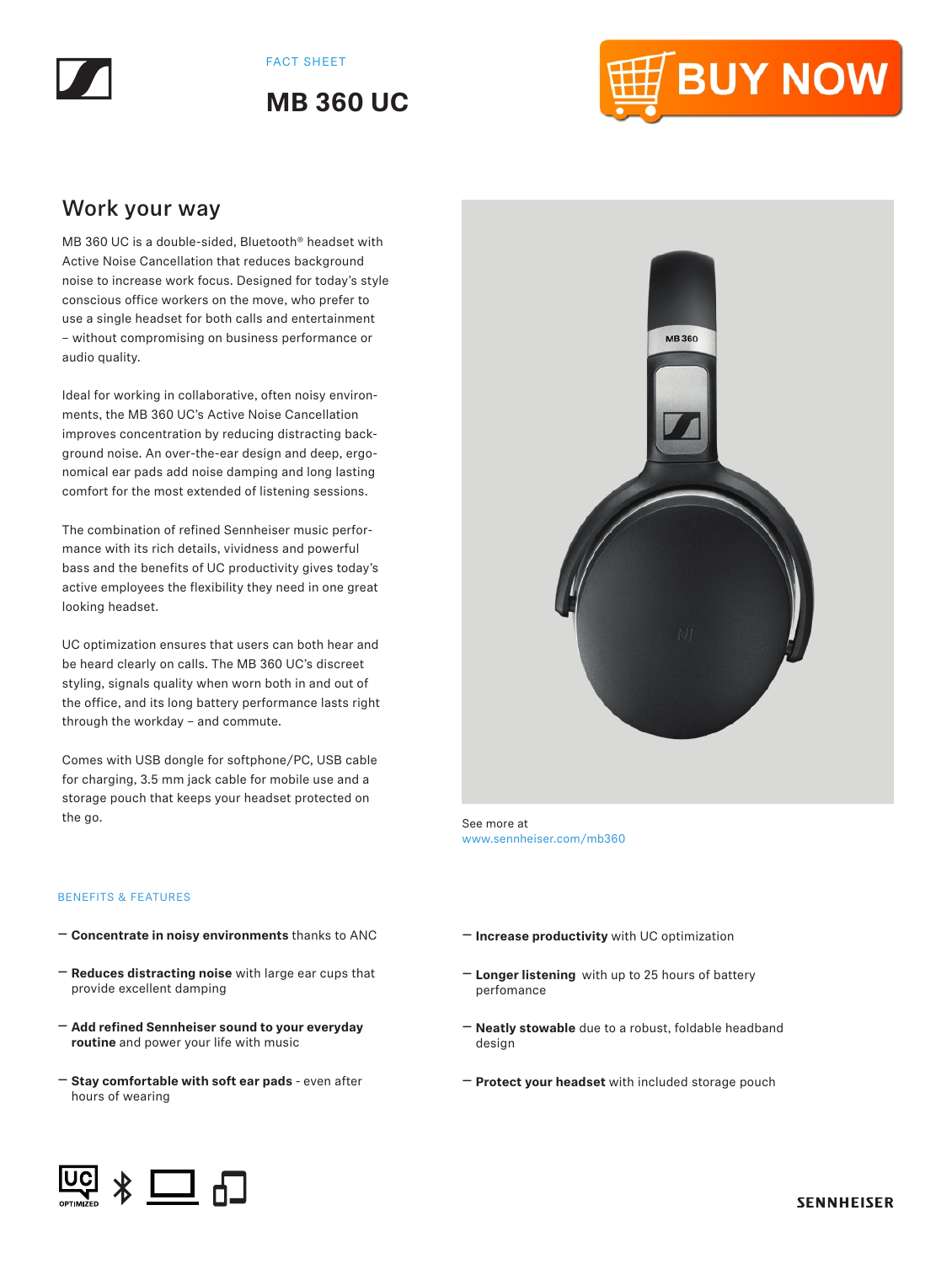



## Product Data

| <b>General Data</b>                 |                                                                                                                                                  |
|-------------------------------------|--------------------------------------------------------------------------------------------------------------------------------------------------|
| <b>Product Description</b>          | Wireless ANC Bluetooth™ headset<br>with PC donale                                                                                                |
| <b>Wearing Style</b>                | Over-ear, double-sided headband                                                                                                                  |
| Color                               | <b>Black with silver</b>                                                                                                                         |
| <b>Headset Weight</b>               | $238 g / 8,4$ oz.                                                                                                                                |
| <b>Transducer Principle</b>         | Dynamic, closed                                                                                                                                  |
| Connectivity                        | Single-device connectivity<br>Bluetooth 4.0, NFC, Audio cable with<br>answer/end button (2.5 mm twist<br>lock and 3.5 mm jack plugs)             |
| <b>Supported Bluetooth Profiles</b> | Hands-Free Profile (HFP), Headset<br>Profile (HSP), Audio Video Remote<br>Control Profile (AVRCP), Advanced<br>Audio Distribution Profile (A2DP) |
| <b>Supported Codecs</b>             | aptX                                                                                                                                             |
| <b>Charging Time</b>                | Approx. 2 hours                                                                                                                                  |
| Standby time                        | Up to 300 hours                                                                                                                                  |
| <b>Battery Time</b>                 | Up to 25 hours                                                                                                                                   |
| Range                               | Up to 25 m / 82 feet<br>(device dependent)                                                                                                       |
| <b>Voice Prompts</b>                | Yes (can be toggled off)                                                                                                                         |



### **Audio**

| Speaker Frequency Response             | 18 - 22,000 Hz                                  |
|----------------------------------------|-------------------------------------------------|
| Sound Pressure Level (SPL)             | Limited by ActiveGard®:<br>113 dB (1kHz/1 Vrms) |
| Total Harmonic Distortion (THD) < 0.5% |                                                 |
| Noise Cancellation                     | NoiseGard™ active noise cancellation            |
| Microphone Type                        | Dual noise-cancelling microphones               |
| Microphone Frequency<br>Response       | 100 - 10.000 Hz                                 |

### **Content of Delivery**

| What's in the box | - MB 360 UC headset<br>- BTD 800 USB dongle<br>- USB cable with micro-USB<br>connector<br>- Audio cable with answer/end<br>button (2. 5mm twist lock and<br>3.5 mm jack plugs)<br>- Storage pouch<br>- Quick guide<br>- Safety quide |
|-------------------|--------------------------------------------------------------------------------------------------------------------------------------------------------------------------------------------------------------------------------------|
| Warranty          | 2 years                                                                                                                                                                                                                              |